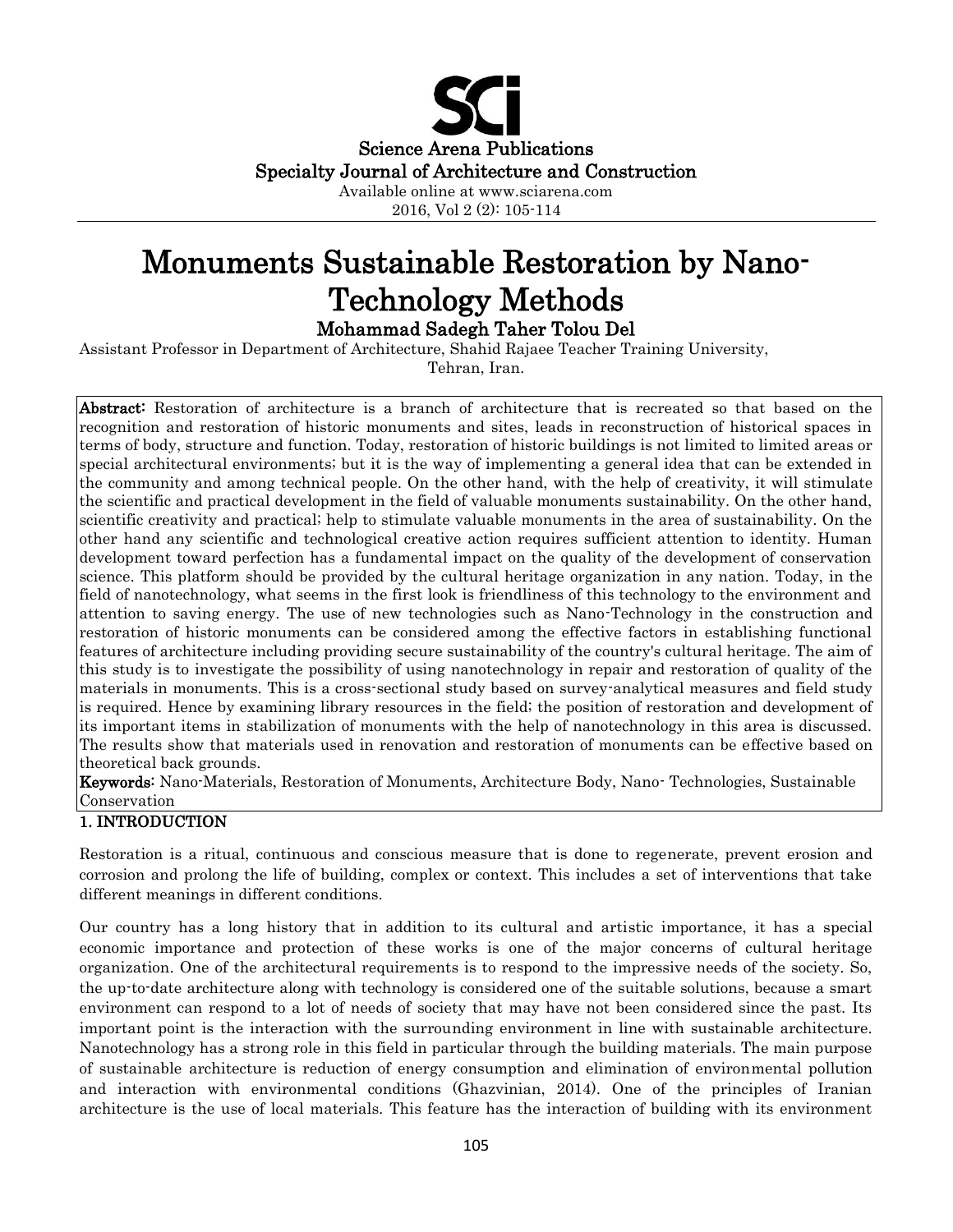and compatibility with its surroundings and also it considers cost-effectiveness and the prevention from wastage of energy. With a glimpse, we can find that the observance of them is among the principles of sustainable architecture. In traditional buildings with passage of time, the local materials are recyclable, and this doesn't damage the environment, because materials are pure and chemical composition had no role in them.

The chemical composition will harm the environment because it is out of this cycle. For example, in many traditional buildings, brick was used as the main materials. Although, they are weaker than the rest of the materials in terms of efficiency, but in terms of health, organic materials are nowadays considered (ibid.). One of the applications of Nano in architecture is reduction of the consumption of raw materials, energy as well as reducing carbon dioxide emissions, conservation of natural resources, more dynamic economy and therefore more comfort (Haghpanah et al., 2013) and we can say that all of these are major steps in achieving sustainable design (Tannaziyan and Sarbangholi, 2012). The use of new technologies in the process of optimizing the materials used and the methods of restoration are very important in the field of protection of cultural and historical objects (Bagherpour et al., 2015). Nano-materials, structures that one of its dimension is beneath and their second dimension is sub-micrometer have a nano-structure (ibid). If one of the dimensions of an object or one of its components is on the nanometer scale, it is called Nano material (Edrisi, 2010).

| <b>Words</b>          | <b>Description &amp; Meaning</b>                                                                                                                                                                                                                                                                                                                                                                                                                                                             |  |
|-----------------------|----------------------------------------------------------------------------------------------------------------------------------------------------------------------------------------------------------------------------------------------------------------------------------------------------------------------------------------------------------------------------------------------------------------------------------------------------------------------------------------------|--|
| <b>Regeneration</b>   | Regeneration is a process which creates a new urban space while preserving the<br>main features (physical and activity) of a new space.                                                                                                                                                                                                                                                                                                                                                      |  |
| <b>Rebuilding</b>     | Rebuilding sometimes means reconstructing and spatial organization based on what<br>has been traditionally (something that is obsolete today) and sometimes means<br>creating traditions passable to the future.                                                                                                                                                                                                                                                                             |  |
| <b>Remodeling</b>     | This occurs as a result of urban restoration. In this area, it is usually tried to obtain<br>a new model from the spatial organization, so that this new model will also offer<br>new forms and leads to new activities and also raises another space. Remodeling<br>considers correction and changes in the work.                                                                                                                                                                           |  |
| <b>Reintegration</b>  | The action is done during the process of re-activation and reintegration, in fact, it is<br>done when a part or parts of the spatial organization is practically out of the<br>spatial relationships and life cycle and the renewal of that part or parts and re-<br>enabling and their reconfiguration to spatial organization is on the agenda.                                                                                                                                            |  |
| <b>Preservation</b>   | The word means protection, conservation and the refusal from danger and harm to<br>the body or performance of the work and eventually leads to the adoption of<br>appropriate measures to prevent possible risks. In this issue, regular monitoring<br>and inspection, maintenance, repair, study of various structural changes and<br>possible deformation and understanding the risks and damage caused by wear and<br>erosion of space and building include important factors considered. |  |
| <b>Protection</b>     | This word means creating suitable conditions to maintain continuous urban space.<br>Protection could include measures such as developing a set of rules, attracting<br>government support, identifying conservation areas and so on and it also includes<br>restoration and repair measures.                                                                                                                                                                                                 |  |
| <b>Consolidation</b>  | Consolidation refers to a set of measures by which we witness the increase in<br>security, robustness and sustainability of space, complex or building. The main<br>purpose of this operation is raising the durability and integrity of the structure of<br>spatial organization. In urban spatial scale, this is raised in consolidation of the<br>spatial structure and in building scale, in consolidation of structures.                                                                |  |
| <b>Revitalization</b> | This term includes diverse and complementary set of measures done to restore life<br>or revitalization of building or urban space. These actions can be done in the                                                                                                                                                                                                                                                                                                                          |  |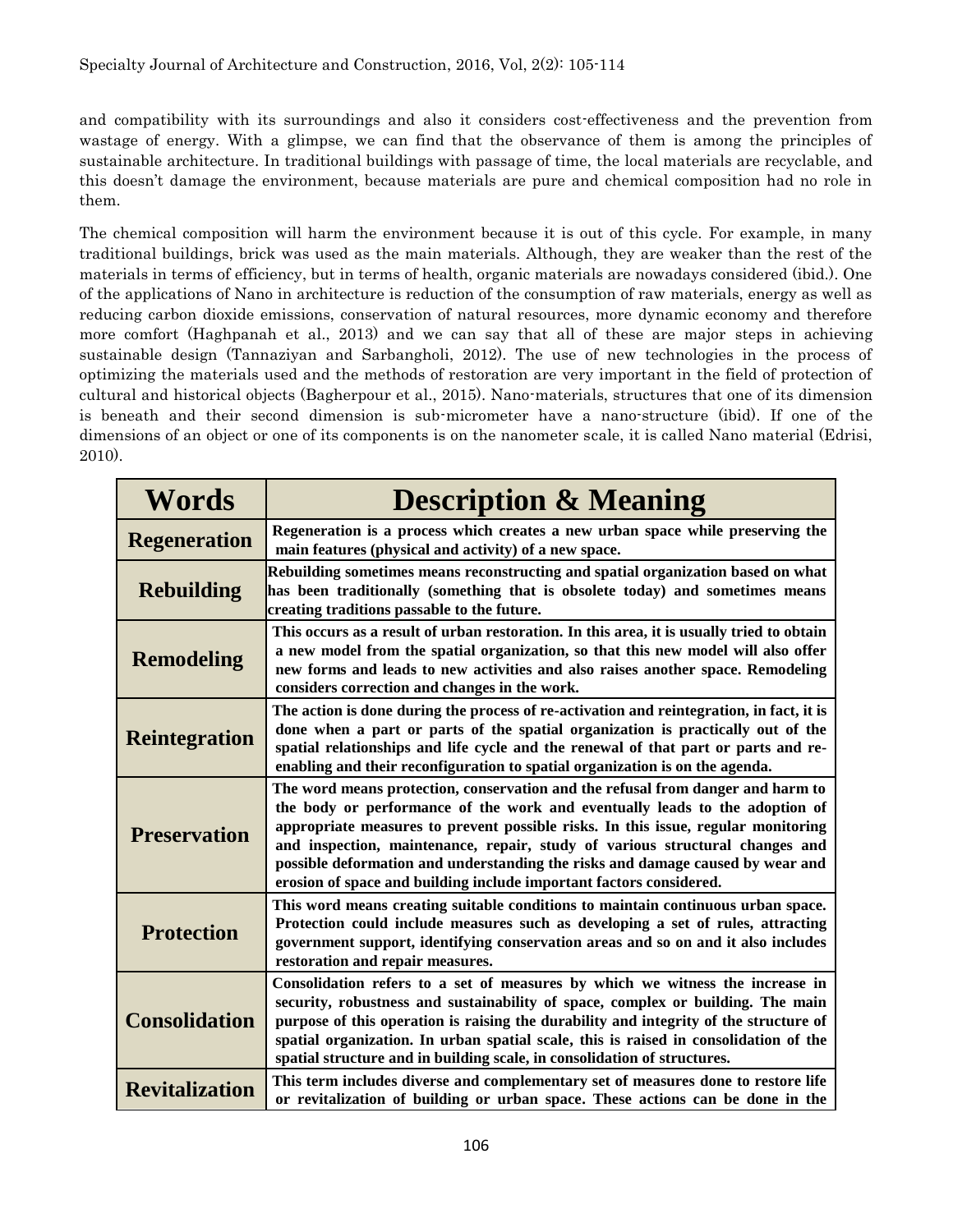|  | physical - spatial organization and it removes or adds parts of the old physical-   |
|--|-------------------------------------------------------------------------------------|
|  | spatial organization, without any prejudicing to its overall body. The regeneration |
|  | in these actions includes all economic, social, cultural and physical areas.        |

Nano and its role in protecting historical monuments:

Today, knowledge necessary for the conservation of a monument is not limited just to archeology and historical information and art semiotics of the work. Science has an essential role both in deep understanding of the components of a unique historical work and in comprehensive cleanup and repair and protection of these works. Today, nanotechnology that is a relatively young scientific branch, has a history of less than a century and helps protection science to meet the specific needs of this discipline (Attari, 2008).

History of using Nanotechnology in restoration

Nanotechnology is a title used for the first time by Dr. Eric Drexler in his book Engines of Creation in 1986 (Didari, et al., 2011). Nano-scale is close to the scale of atoms and molecules, so we can say that nanotechnology is a technology at levels of atoms, molecules and macromolecule in the range of 1 to 100 nanometers (Salimi, 2008)

Nanotechnology has recently some practical applications in the maintenance and restoration of cultural heritage in the world. Hydroxide and calcium carbonate nanoparticles have been used for maintenance of frescos such as painting of Maya in Mexico or artistic masterpieces of the 15th century in Italy. Nanoparticles are also used to restore old paper documents that the acid in ink has lost their cellulose fibers. Florence which is rich in valuable cultural resources is one of the best places for studies of conservation of these works. University of Florence, is considered after hurricane in 1966 that Colloid and Surface Science Research Centre as the first center with a scientific approach to the study cultural heritage degradation. Now colloid is the most advanced nanotechnology-based method developed for the restoration of wall paintings. These include methods for cleaning and removal of resins from wall and oil paintings, watercolor paintings consolidation and removing acid from the papers that are now used in different parts of the world. Application of nanotechnology-based processes for consolidation of wall paintings and paper de-acidification is an evidence of the huge potential of nanotechnology in the protection of cultural heritage.

History of using nanotechnology in restoration in Iran

For the first time in Iran Nanotechnology was used in the restoration of monuments in Isfahan province. Application of this technology includes protecting and restoring previous material of the structure, the use of tiles with durable antibacterial and self-cleaning paints, structural control, resuscitation and strengthening of structures and so on (Ghazvinian, 2014).

Maintenance of ancient monuments with Nano coatings

Antiquities and monuments are considered as obvious structures and heritage of each country. Therefore, it is necessary that these buildings to be well repaired and reconstructed at first step and to be permanently protected in the next stage. Nanotechnology created advanced coatings to protect surfaces of buildings and could permanently protect them from destruction by environmental factors and visitors.

Cloud Nano-coatings are dirt and water repellent and resistant to ink and paint to avoid writing memorabilia and destruction called anti-graffiti, and they can protect important historic buildings as well as commercial and administrative buildings with expensive facades.

German company Degussa has a product called Protective which is chemically combined with the minerals of ancient buildings and is resistant to bad weather conditions and scratch. This material which is also resistant to UV rays, don't allow paint and contaminants to stick to the surface of the building.

Consolidation of monuments with the help of nanoparticles of calcium hydroxide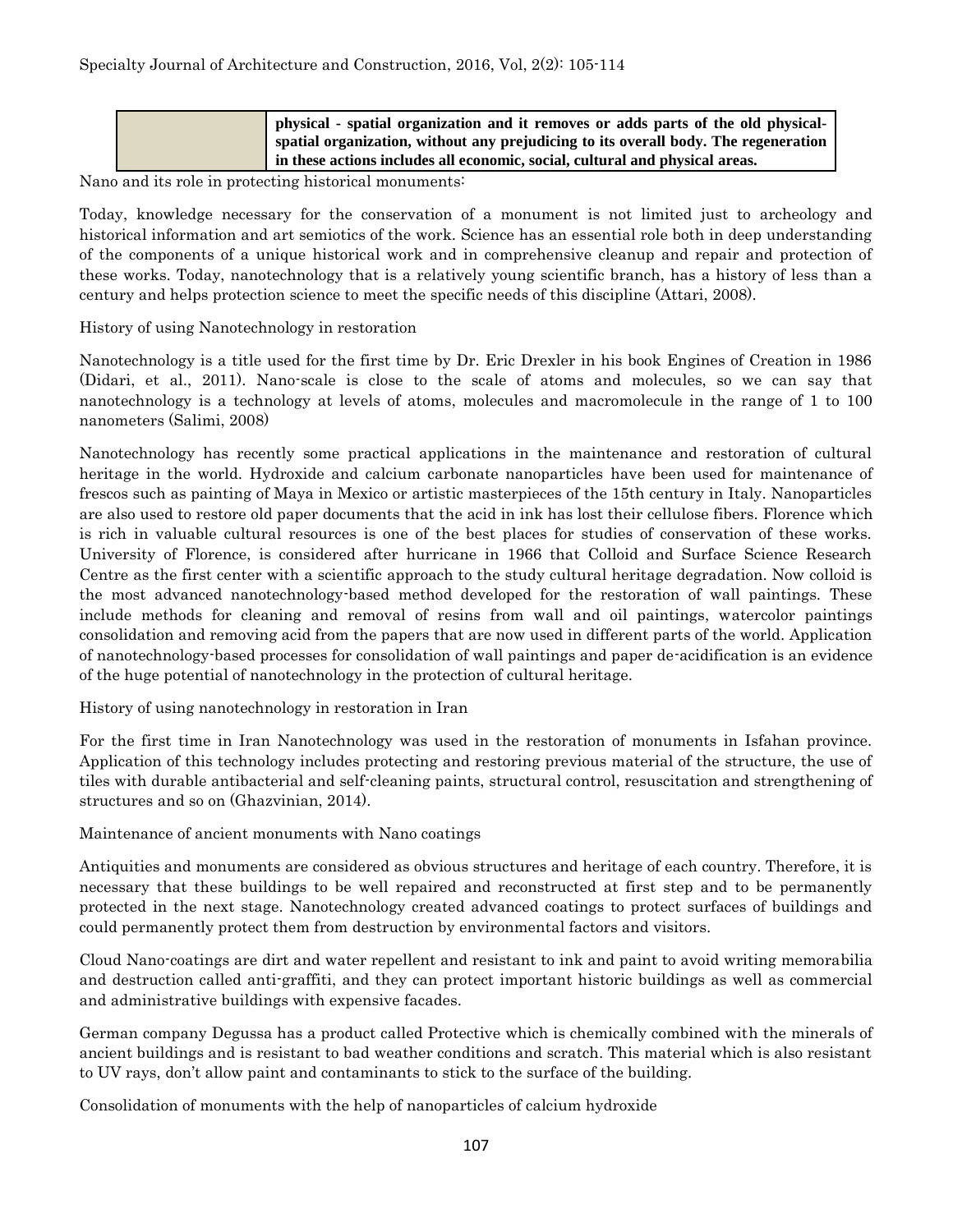Some artistic – historical works have been severely damaged over time with exposure to air pollution and various climatic conditions. The fragility of these works is such that restoration will be troubled in deacidification and consolidation. So designing methods by compounding can accelerate the repair operations and has no long-term detrimental effects on the monuments, are very important.

Artistic – historical monuments are quite fragile to acid hydrolysis and oxidation processes caused by weather conditions. In the method using calcium hydroxide nanoparticles, three repair operations can be performed including de-acidification, antioxidant and consolidation during a stage, in a way that while reducing restoration time, it will have no adverse effect on monuments in long-term.

The use of calcium hydroxide nanoparticles allows spraying materials in the repair process. Spraying nanoparticles leads to lack of stain and wrinkles in paper of restoration due to the small size of nanoparticles and lack of density of minerals in the paper. High depth of penetration caused by nanoparticles absorption by the paper fibers cause high efficiency of the nanoparticles compared with larger particles.

## Consolidation

By using the silver and carboxymethyl cellulose Nanocomposites of simultaneous on detoxification and consolidation, the Nano-composite has a significant influence on preventing attacks of most microorganisms to paper, Nano-composites also dramatically increases the tensile strength of papers that become like cotton due to severe attacks by microorganisms. According to researchers conducted, the Nano-composite has a positive impact on the fight against other harmful agents such as harmful ultraviolet rays and insects (S. Majzoob Hosseini, 2014).

## Definition of nanotechnology

Nanotechnology is the capability to produce new materials, devices and systems with controlling at molecular and atomic levels and using properties appeared on the surface. This simple definition implies that nanotechnology is not a new field, but a new approach in all disciplines. Various applications are called for nanotechnology in various fields of food, medicine, medical diagnostics and biotechnology to electronics, computer, communications, transport, energy, environment, and materials, aerospace and national security. Wide range of applications in this field with its social, political and legal consequences raised this technology as a multidisciplinary and trans-sectional area.

| <b>Date</b> | <b>Important Events in the Nanotechnology Researches Field</b>             |  |
|-------------|----------------------------------------------------------------------------|--|
| 1857        | Michael Faraday discovered gold colloid solution                           |  |
| 1905        | Explanation of the behavior of colloidal solutions by Albert Einstein      |  |
| 1932        | Creation of atomic layers as one molecule thick by Langmuir                |  |
|             | Feynman raised the idea of "too much space at low levels" for working with |  |
| 1959        | Nano-scale materials                                                       |  |
| 1974        | For the first time the term nanotechnology was uttered by Taniguchi        |  |
| 1981        | IBM invented a device by which atoms can be moved individually.            |  |
| 1985        | Discovering the new structure of carbon C60                                |  |
| 1990        | IBM demonstrated the ability to control the placement of atoms             |  |
| 1991        | Discovery of carbon nanotubes                                              |  |
| 1993        | Production of first high-quality quantum dots                              |  |

Table 2: Some important historical events in the formation of Nano-technology and science (El- Maged, 2008)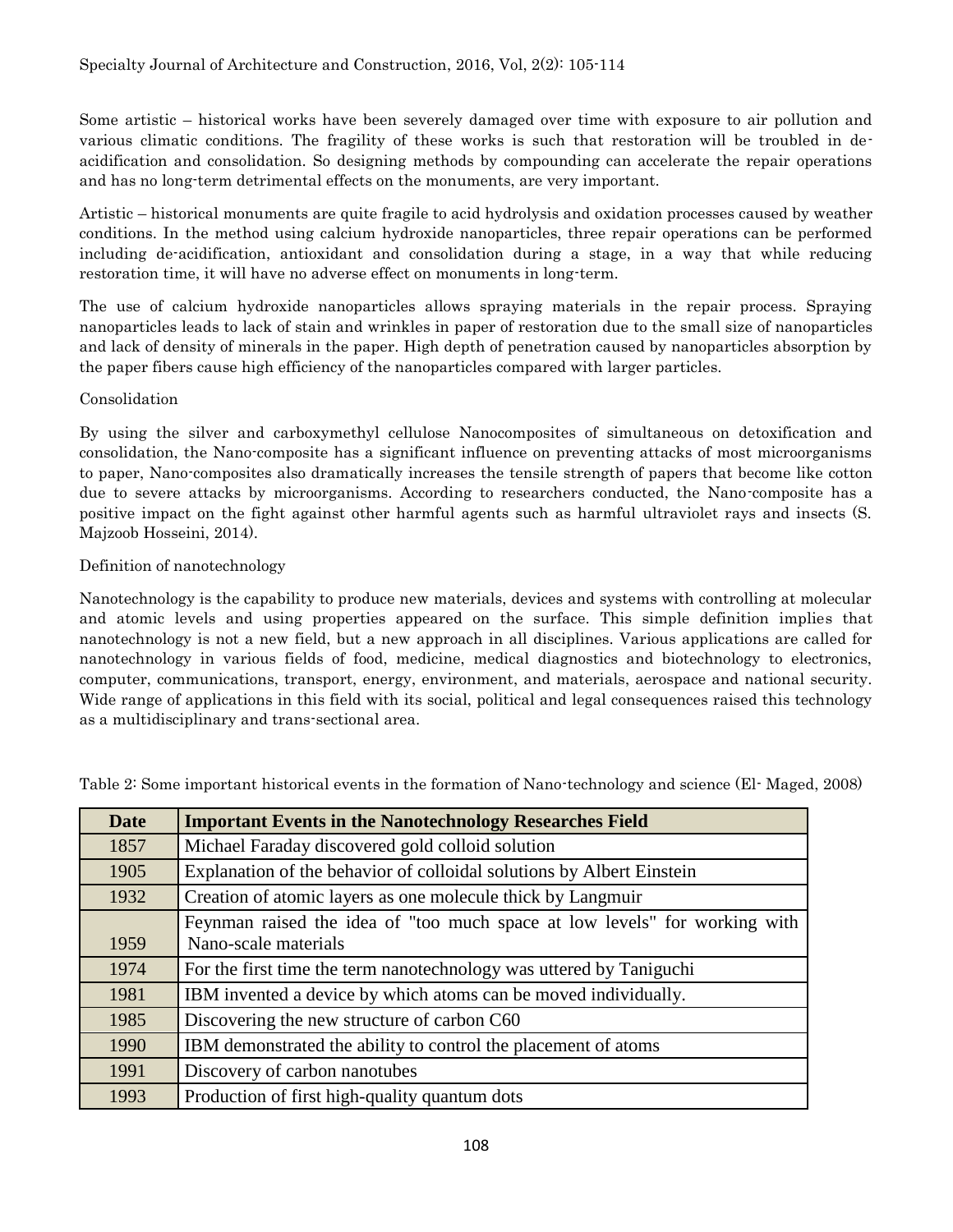| 1997 | Production of first Nano-transistor                               |  |
|------|-------------------------------------------------------------------|--|
| 2000 | Production of the first DNA engine                                |  |
| 2001 | Construction of a fuel cell in vitro model using nanotubes        |  |
| 2002 | Anti-stain pants came on the market                               |  |
| 2003 | Production of laboratory samples of solar Nano-cells              |  |
| 2004 | Research and development in the field of nanotechnology continues |  |

## Nano-composites

Nanocomposites are materials that combine nanoparticles in the form of standard materials such as polymers. Polymer refers to a substance that is created by combination of similar materials and repetition of monotonous building blocks. With combination of nanoparticles, we can achieve certain characteristics, namely the mechanical strength, durability, and electrical and thermal conductivity can be changed as needed. The advantage of nanoparticles is that even adding a lot of this material increases the weight of the material as 0.5 to 5% that this amount is negligible. So far, few Nano composites have entered the stage of business, and most of them are still in the testing phase.

Nanocomposites containing nanoparticles such as filters, nanotubes and Nano- carbon and graphite fibers, are widely used in the plastics industry. The function of nanocomposite is the surface to volume ratio of very large particles, which makes their properties to be changed dramatically. This feature also will make the combination of nanoparticles with bulk materials different. So, the composite can often be improved with regard to its constituent elements.

Current applications of nanocomposite, nanocomposite plastics have different applications, for example thin film capacitors can be used in computer chips. The solid polymer electrolytes are used in a variety of batteries, car engines, fuel tanks and food packaging that the latter two have more use. If nanocomposites have reasonable performance cost ratio, can play a fundamental role in the automotive industry. Some tips in the use of nanocomposites in commercial form are as follows:

- 1. The development of materials with larger volumes at lower costs
- 2. Production of material at a lower cost and higher efficiency
- 3. Faster and less costly development of analytical methods
- 4. Control of rheology in polymer composites
- 5. Increased strength without increasing the volume
- 6. Prediction of modeling direction / current

Nano-composite materials based on polymers (polymer matrix) were first introduced in the 70s which have used Sol - gel technology for the publication of the mineral nanoparticles within the polymer matrix.

Types of nanocomposites can be classified as follows on the basis of their base material:

## 1. Polymer matrix Nanocomposites (PMNCs)

Most attention is focused on polymer nanocomposites. One of the reasons for developing polymer nanocomposites is its excellent mechanical, physical and chemical properties. Polymer nanocomposites generally have high strength, low weight, high thermal stability, high electrical conductivity and high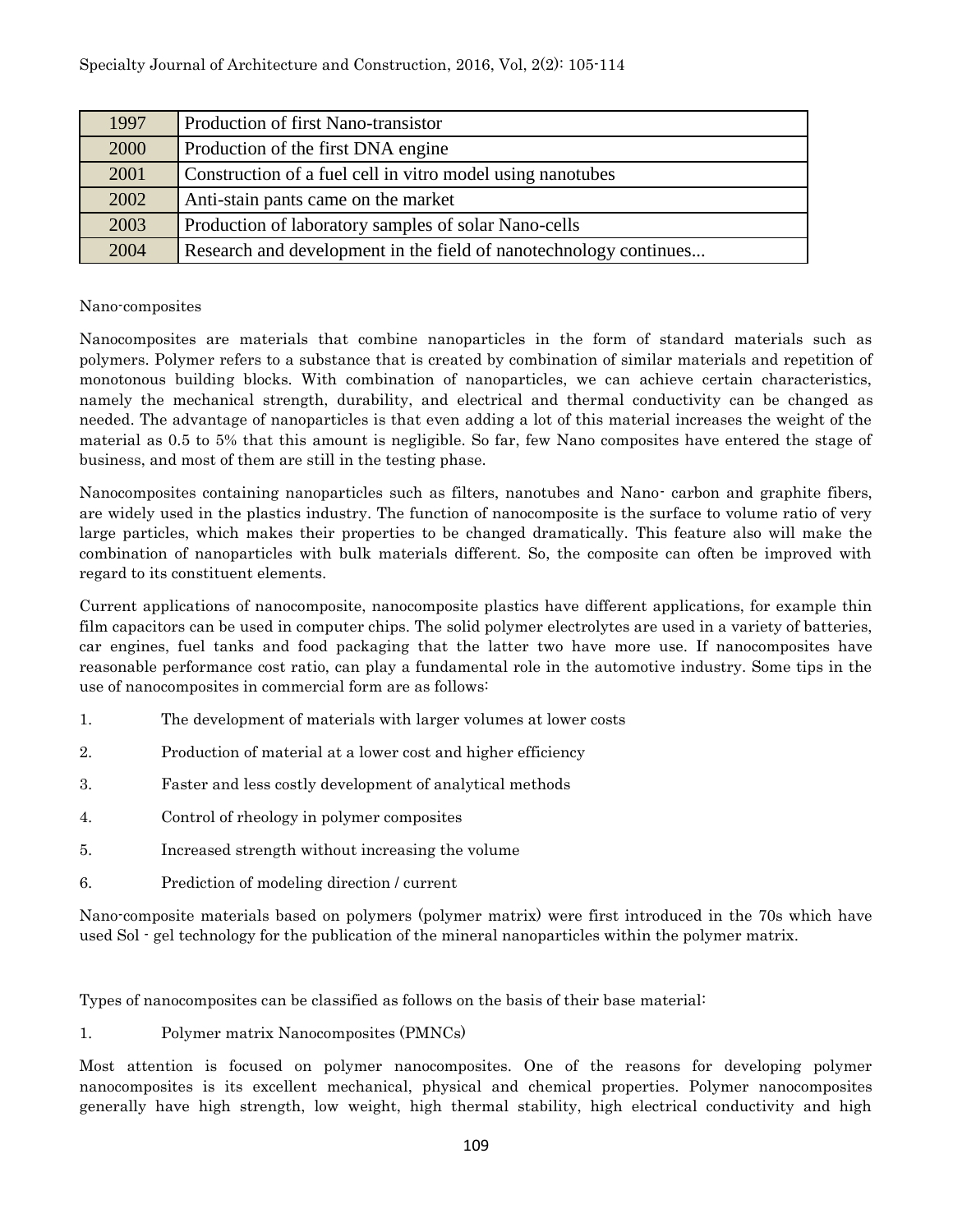chemical resistance. Reinforcing polymers using organic and inorganic matter is very common. Unlike conventional amplifiers that are in micron scale, in nanocomposites amplifiers are nanometer size particles. By adding a small percentage of nanoparticles to a pure polymer, tensile strength, yield strength and Young's modulus will be increased significantly. For example, by adding only 0.04% of volume of mica (a type of silicate) with dimensions of 50 nm to Epoxy, the Young's modulus of the material will increase 58%.

- 2. Ceramic matrix Nanocomposites (CMNCs)
- 3. Metal matrix Nanocomposites (MMNCs)

#### Nano particles of cement

Adding nanoparticles which lead to formation of Nano-crystals will increase the compressive, tensile and shear strength (Golabchi, 2012). Cementitious adhesives that are created using Nano particles of cement, have less processing time and higher early compressive strength than ordinary cement (Lee SJ, 2005).

#### Nano-silica

In recent years, studies have focused on Nano silica particles, aiming to increase concrete strength more than ever before using this material. Experiments conducted on Nano-silica, have shown that these particles are not a problem for the environment, but also provide better results compared to micro silica (Florence Sanchez, 2010). Research has shown that adding Nano -silica more than micro-silica increases the resistance of concrete (Sobolev K. 2005). Nano-silica mixed with concrete in the long term maintains the health of workers, concrete and the environment. Nano- silica also can reduce the consumption of cement, improved concrete quality and increased its efficiency (Gaitero JJ, 2008) (Li H, Xiao H-g, Yuan J, Ou. J, 2004) (Sobolev K. 2005).

#### Iron oxide Nanoparticles

It is observed that the use of nanoparticles of iron oxide in the cement increases the compressive and flexural strength and also cause the ability of self-sensing capabilities in concrete (Li H, Xiao Hg, Yuan J, Ou J, 2004).

#### Nano-titanium dioxide

Photo-catalytic self-cleaning is one of the most important uses of nanotechnology in the construction industry. Natural and industrial pollutants such as NOx, carbon monoxide, VOCs and aldehydes and chloro-phenol resulting from autos and industrial wastewater will be decomposed using the photo-catalyzer and with the help of titanium dioxide nanoparticles very active catalyst (Murata Y, 1999). Researchers also have shown that the use of nanoparticles of titanium dioxide in addition to its self-cleaning property, increases hydration speed and decreases the setting time (Bittnar Z, 2009) and increases flexural and compressive strength of concrete as well (Li H, Zhang Mh, Ou Jp, 2006) (Li H, Zhang Mh, Ou Jp, 2007). One of the disadvantages of this method is reduced degradation performance over time (Lackhoff M, 2003).

#### Features and combinations of Nano silver

One of the most important properties of silver compounds is its antiseptic character. From 1884, silver nitrate solution is used 1% as eye bath. Silver compounds were extensively used in World War I for disinfection and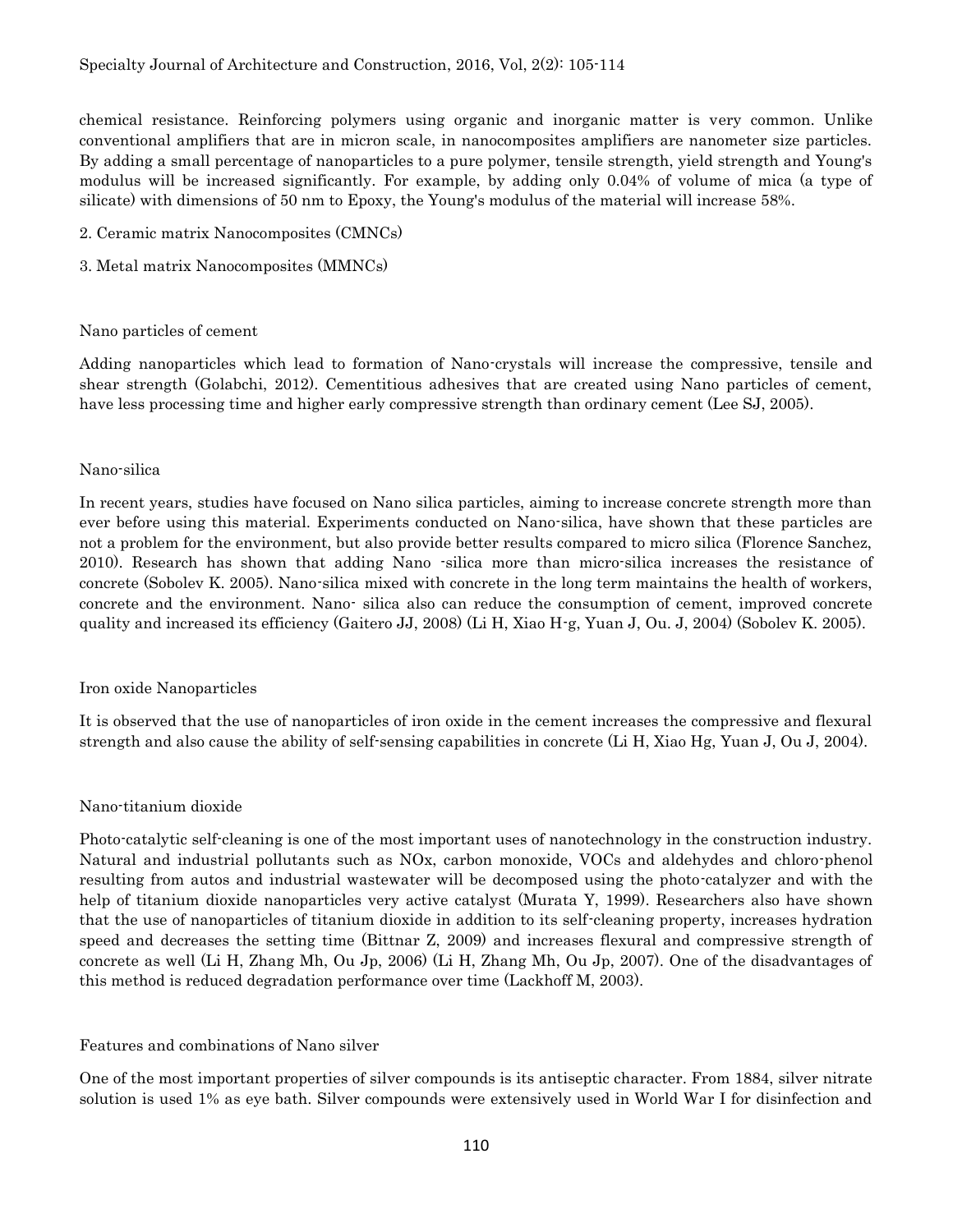today these compounds are used in the treatment of severe burn injuries. Silver nanoparticles are produced and used in two main forms, including silver ions and metallic silver ore. The silver ion is a suspension in which silver particles are in the form of ions obtained from silver compounds in the carrier and its impact is possible through ion mechanism. The compound is mostly based on silver nitrate or silver chloride, which shows its effect in carrier suspension which is usually water. In the other case, nanoparticles exist in the form of metallic silver in carrier which is usually water or ethanol and act through catalytic mechanism. Of course, silver nanoparticles are also produced as powder which are prepared as suspension in carrier or consumed directly as an additive.

In fact, the Nano silver is particle manufacturing in nanometer-scale and remains in the same dimensions; however, metal nanoparticles tend to bind together to form larger units. Therefore, the compounds are required to prevent it and keep silver in the same dimensions and preserve the silver nanoparticles suspension. For this reason, adding Nano silver to a compound that changes the suspending agents can cause significant changes in the composition of Nano silver, in a way that even particles exist the Nano-mode and precipitate and the desired efficiency is not achieved. To investigate this issue, the interaction of 50 ml colloidal of silver nanoparticles with 20 ml acetone, under a ppm metal experiment with concentration of 4000 was conducted. Acetone was selected because of its widespread use in the processes of restoration. Adding acetone to colloidal of metal silver with a nonionic suspending agents caused the loss of transparency of the compound and creation of sediment in it that in the deposition through point tests by reagents, the silver was identified. This is a cause of the dissolution of suspending agent and existing silver from the Nano state. It should be noted that the features of Nano silver depend on silver particles' shape and dimensions and other compounds associate it to protect these features.

#### Applications of Nano-silver

The most important pests affecting the cultural and historical monuments can be classified in three general categories: bacteria, fungi, and insects. Activity of these pests in monuments requires several factors, including favorable environmental conditions, favorable material for nutrition and lack of toxicity of it.

In fact, the function of pesticide or preventive compounds is based on removing one of these factors. Silver nanoparticles in addition to the destructive effect on critical components of microorganisms, makes the material inappropriate due to nutrition and greatly hinder the activity of insects. Meanwhile, the dose of compounds' effect will be different in different cases. Of course, minimum ppm of inhabitation concentration for silver nanoparticles is about 10. Extensive studies have been done on the antibacterial effects of Nano silver that all emphasized the antibacterial properties of silver nanoparticles and its effective application in this regard.

The use of Nano silver in textiles, especially cellulosic fibers achieved very good results. Antifungal properties of Nano silver have also been confirmed in various studies. The composition on fiber causes the lack of damaging fungi and in this regard, preventive and protective effects of Nano silver to fungus Chaetomium globosum is very noticeable. This is considered as the most important soft-rot in the wood which badly damages cell secondary wall in wood. This type of decay is considered as the main reasons of destruction of wood discovered in Saqqara and Giza Egypt. The fungus enters irreparable damage to the organic survivors in marine and humid environments. The protective effects of (industrial) Nano silver against termites show the high capacity of this compound to deter termite attack. Although the best combination for the treatment is a mix of nanoparticles of silver and zinc, but Nano silver is considered as one of the best add-ons to the protective materials, meanwhile recognition of the influences in the compound and their interaction with material is of utmost importance. On the other hand, the carrier of particles should not cause fundamental or malicious changes in the object. For example, the interaction of water carriers and some of the materials used can cause problems in the care process. Of course some of these interactions have shown positive results. For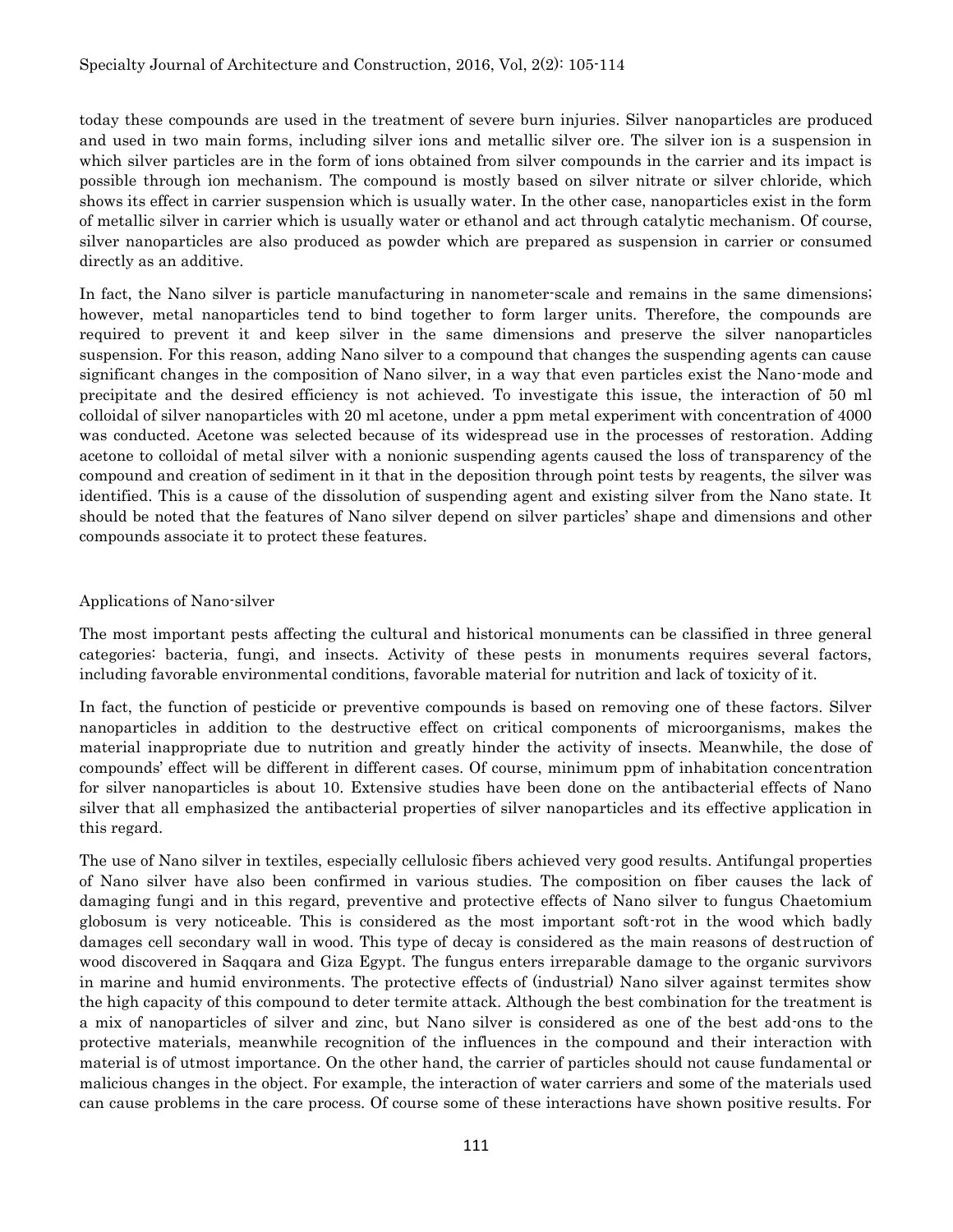example, the results showed that the addition of Nano-silver colloid in water to acryloid dispersions in ethanol not only didn't result in the deposition of resin, but also enabled using B72 in the materials simultaneously. On the other hand, due to low concentrations of nanosilver, changes in color tone is not very noticeable, but the exact knowledge of these changes will be necessary before the use of Nano silver. It should be noted that monuments over time often tend to darkness and don't suffer not significant changes as a result of using Nano silver. Another issue in this field is the reversibility of the product. Ionic silver nanoparticles are stabilized by bonding and metallic silver nanoparticles by deposition in the matter. Even assuming stabilized material by physical involvement, its complete removal from the material structure without damaging it is unlikely, but the potential of re-treatment of the material will not be disappeared and breathing material also continues. As a result, no damage will be imposed to the originality of the work. In fact, although the use of these compounds in the field of protection and restoration of historical and cultural objects is at the beginning of their research, but its features represent the suitable properties for use in the field of protection. Of course, exact knowledge of its impact and changes over time is among the most important issues that need to be explained precisely.

|                                                                                                                                                                                                                             | <b>Weakness</b>                                                                                                                                           | <b>Strength</b>                                                                                                                                                                                                 |
|-----------------------------------------------------------------------------------------------------------------------------------------------------------------------------------------------------------------------------|-----------------------------------------------------------------------------------------------------------------------------------------------------------|-----------------------------------------------------------------------------------------------------------------------------------------------------------------------------------------------------------------|
| Nano-Technology Applying in<br>Architectural Heritage retrofit                                                                                                                                                              | (W1) Lack of financial<br>support<br>(W2) Lack of representatives<br>in most provinces<br>(W3) Little knowledge of the<br>experts in this field           | (S1)Appropriate infrastructure<br>for preservation and access to<br>valuable heritage<br>(S2) Employing young people in<br>towns<br>(S3) Employing experienced and<br>specialist consultants                    |
| <b>Threats</b>                                                                                                                                                                                                              | (Strategy based on W/T)                                                                                                                                   | (Strategy based on S/T)                                                                                                                                                                                         |
| (T1) Limitations in using nano<br>technology in some towns<br>(T2) Lack of trust of the organization<br>towards foreign representatives<br>(T3) Welcome of the cultural<br>heritage towards traditional repair<br>procedure | $(T3)/(W3)$ Educating the<br>work extension and features<br>of nano<br>$(T2)/(W3)$ Creating thought<br>of usage and advantages of<br>nano                 | $(S1)/(T1)$ True and on time<br>publicity and explaining the<br>facility<br>$(S3)/(T2)$ Stating the support and<br>after sale services                                                                          |
| <b>Opportunities</b>                                                                                                                                                                                                        | (Strategy based on W/O)                                                                                                                                   | (Strategy based on O/S)                                                                                                                                                                                         |
| (O1) Growth of the nano technology<br>usage culture<br>(O2) Possibility of optimizing the<br>preservation of historical buildings<br>(O3) Saving in time<br>(O4) Maximum protection of old<br>Iranian culture               | $\left(\frac{W1}{O3}\right)$ Optimal use of<br>time and energy and decrease<br>in cost<br>$(W3)/(O4)$ New ideas for<br>preserving the historical<br>works | $(O1)/(S1)$ Creating a<br>successful example concerning<br>the issue of repair<br>$(S2)/(O2)$ Increase in self-<br>confidence of the young people<br>and expert forces in this field and<br>saving in the costs |

Conclusion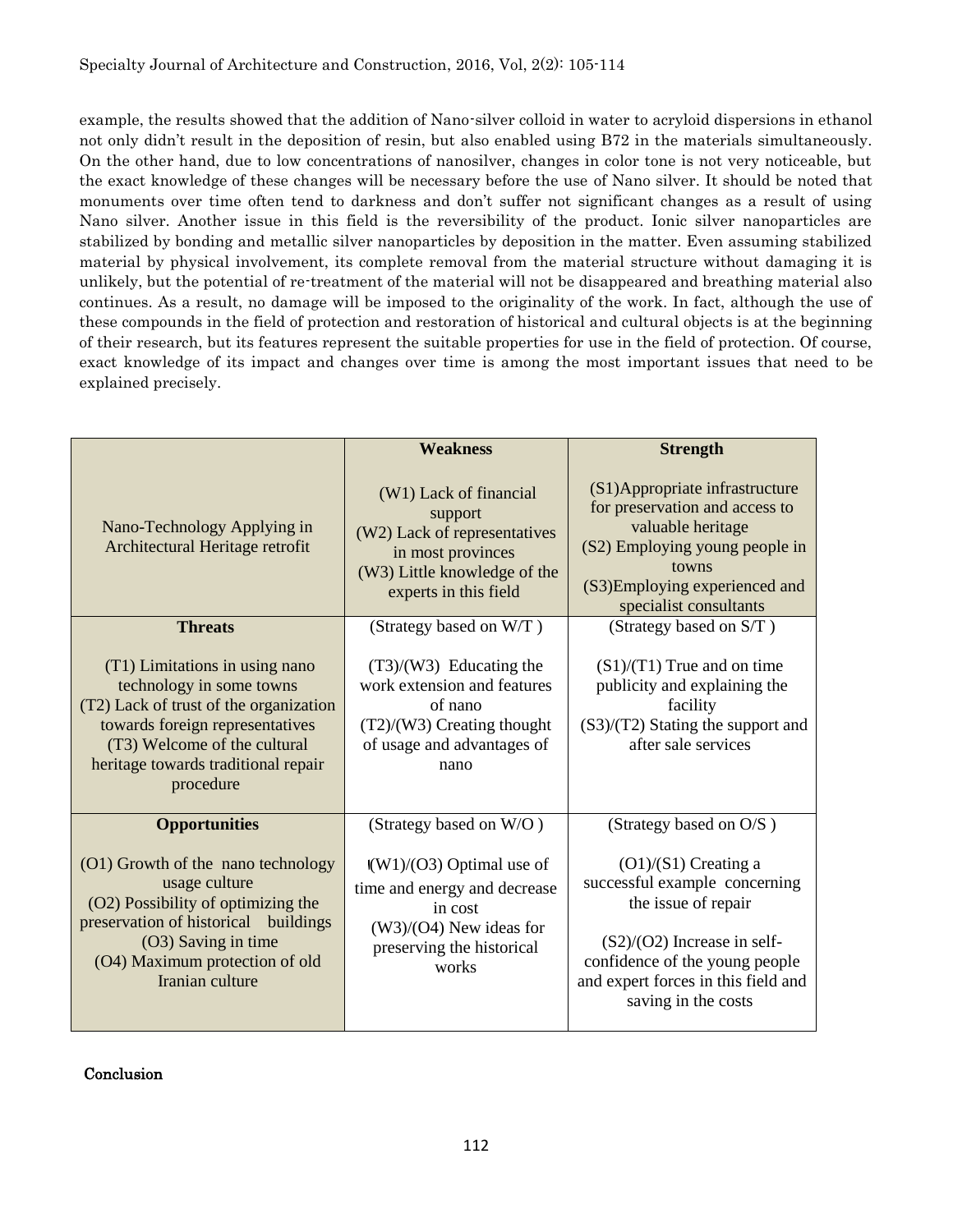Historical Monuments constitute the backing of any nations and are documents of their historical identity. Protection of these works, which are known as fundamental human rights, is essential. Historic monuments that over time have been influenced by different damages, influenced by factors such as air pollution, erosion, fires, industrial pollution, acid rain, have a polluted and eroded appearance and many of the motifs, images and plasters are buried under a layer of pollution with a thickness of history. If we have no solution to remove these contaminants, these buildings will be gradually destroyed. Paying special attention to new technologies in the field of nanotechnology could help us to repair and maintain them. Today, new technologies are promising more effective treatment and protection methods, but their use in the field of protection of monuments is related to creativity and knowledge of experts in the field. However, this unique technology is newly developed, but historically for centuries smart nanoparticles have been used in artistic objects. Today, science is able to detect the subtle use of nanoparticles in past. The use of this technology to strengthen and stabilize murals, paper acid-removing, strengthening paper, detoxification of cellulosic works are clear evidences of the huge potential of nanotechnology in the protection of cultural heritage.

## **References**

Golabchi, Mahmoud, Taghizadeh, Katayoun and Sorushniya, Ehsan, "Nanotechnology in architecture and building engineering", Publications of Tehran University, Iran, 2012.

Ghazvinian, Zahra, "The staff of new technology in the armpit of cultural heritage, an overview of the use of nanotechnology in the construction and restoration of monuments", Iranian news agency, articles, p. 18. , 2014.

Tannaziyan, Shabnam and Sattari, Sarbangholi, Hassan, "Impact of nanotechnology in sustainable architecture", sustainable architecture and urban development National Conference, Iran, 2012.

Salimi, Hassan, "Database of martyr Chamran Nanotechnology Research Center", Iran, 2008.

Didari, Masoumeh, Farahmand Rogeni, Hamid and Abed Esfahani, Abbas, "Comparison of calcium hydroxide and magnesium hydroxide in acid-removing of historical dry woods through immersion method", research scientific journal of restoration, first issue, 2011.

Hagh-panah, Maryam, Saghaei, Farnoush and Dehghani, Marjan, "The new structures in intelligent buildings with sustainable architecture approach", National Conference of Sustainable Architecture and Urban Development, Iran, 2013.

Bagherpour, Maryam, Doroudi, Majid and Majzoub Hosseini, Siavash, "The use of Nanotechnology in conservation and restoration of artistic – historical works", Nanotechnology Initiative Council website: www.Nano.ir, 2015.

Edrisi, Mohammad, "Three thousand and sixty methods of making Nano-materials and products of chemical industry", First Printing, Publications of Amir Kabir University Jihad, 2010.

Attari, Mahshid, "The position of modern science and technologies (particularly the Nanotechnology) in maintenance and protection of cultural heritage", restoration and research publications. Tehran, 2008.

Sobolev K, Ferrada-Gutiérrez M, " How nanotechnology can change the concrete world": Part 1. Am Ceram Soc Bull,;84(10):14–7, 2005.

S. Majzoob Hosseini, M. baqerpor, M. Darroudi , "Protection of Historical and Artifact Papers Using Silver Nano-Composite", 22nd Iranian Seminar of Organic Chemistry University of Tabriz, 2014.

Murata Y, Obara T, Takeuchi K, " Air purifying pavement: development of photocatalytic concrete blocks". J Adv Oxidat Technol;4(2):227–30, 1999.

Li H, Zhang M-h, Ou J-p, " Flexural fatigue performance of concrete containing nano-particles for pavement". Int J Fatig,;29(7):1292–301, 2007.